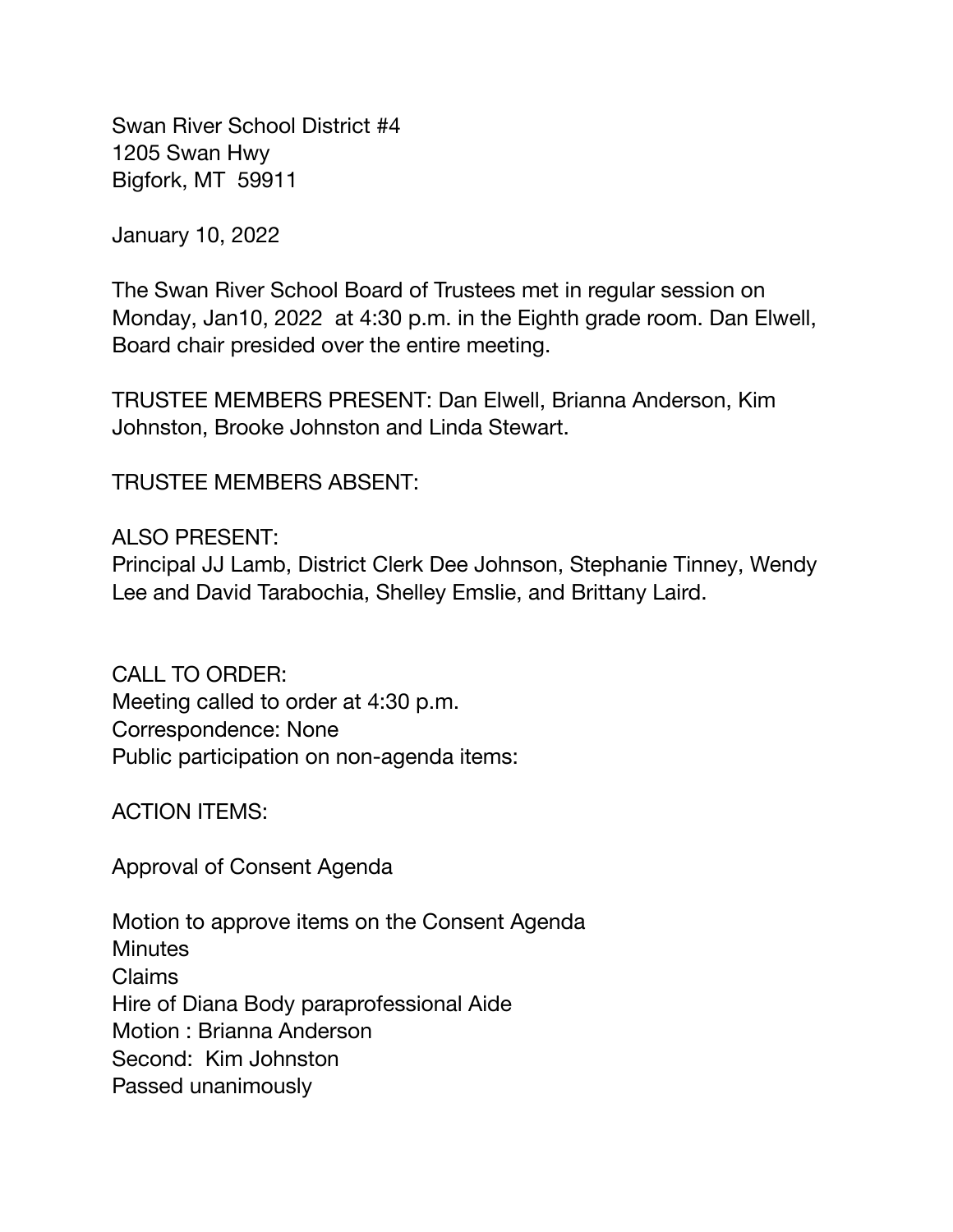PTO report: Feb18th will be Warrior Palooza night. Community night/art/band/book fair will be in May. Looking at other ideas for next year rather than dinner in a box. Stephanie Tinney is the new PTO president

Teachers: None

Committee reports: None

Principal report: TV has been put above the trophy case which will show a slideshow of events. Discussed the Statistical report review. JJ had an idea for the parking lot of possibly removing part of the fence on the south west side of the parking lot and moving staff parking on the west side of the building, to free up some flow through traffic for pick up of kids.

## **UNFINISHED BUSINESS**

A: Consider 2nd reading of recommended Board policies 4330F & 4330P (1st reading not approved) Added language to 4330 Motion to approve 2nd reading not approved for 4330F Motion: Brianna Anderson Second: Kim Johnston Passed unanimously

B: Consider approval of Policy 3141F out of district application form (Moving this to New Business Action item A: (not unfinished business)

## **NEW BUSINESS ACTION AND/OR DISCUSSION**

A: Consider approval of Policy 3141F out of district application form Motion: Brooke Johnston made the motion to approve with addition to address line Second: Brianna Anderson Passed unanimously